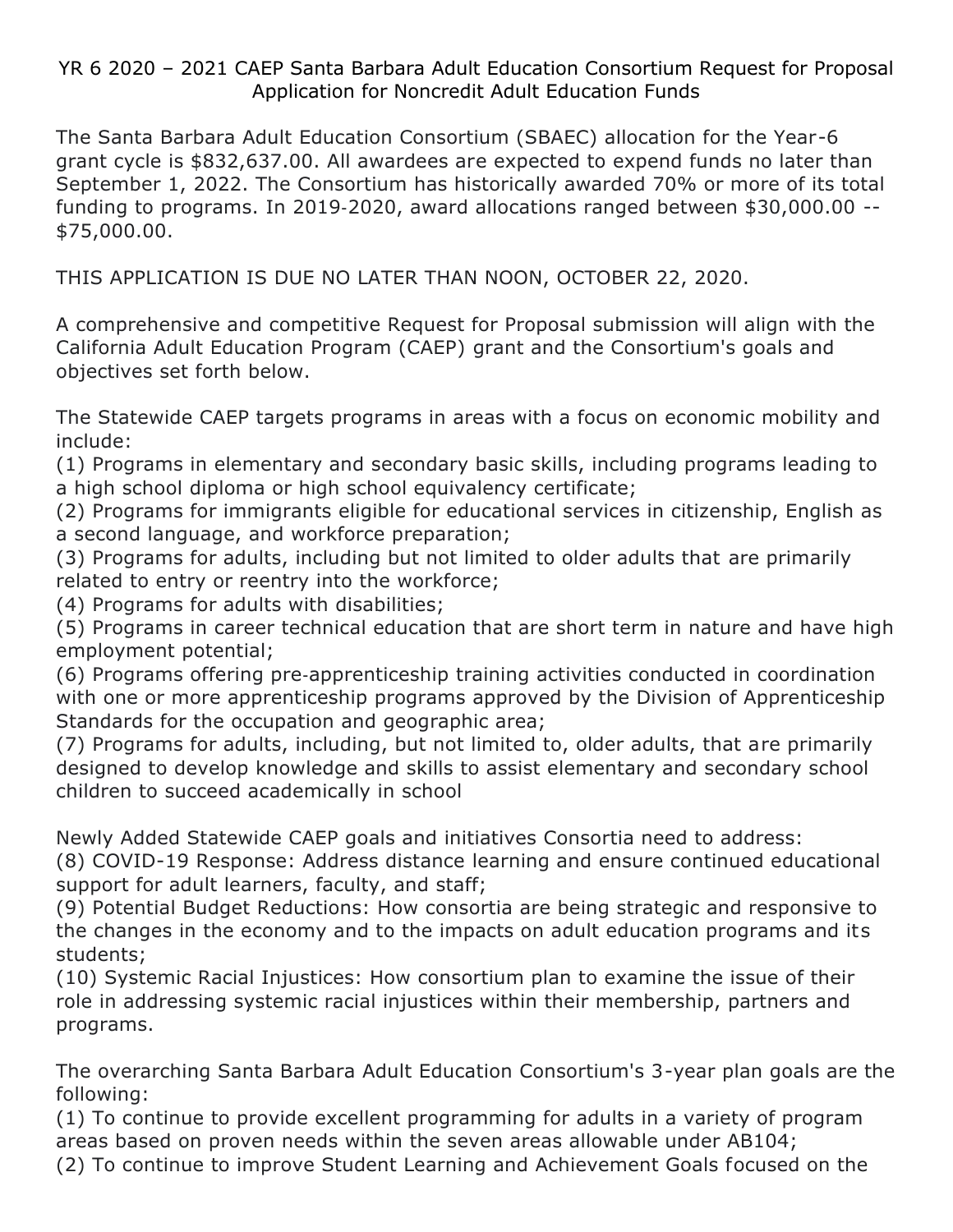needs of adult learners, and to assist in their transfer acceleration and career success; (3) To continue refining programs and services for students in alignment with Statewide initiatives;

(4) To provide awareness of educational offerings and training options available through a robust local marketing campaign;

(5) To develop a comprehensive data collection and accountability infrastructure for all programs and services funded by the consortium and to encourage cross-‐pollination with each other and Statewide initiatives;

(6) Where needed, to support partners that specialize in job placement, apprenticeship, internship, and job coaching.

The Santa Barbara Adult Education Consortium's primary goals for upcoming the 2020‐2021 year are the following:

(1) Continue to support our noncredit faculty in building pathways to credit for existing and new CAEP programs;

(2) Support new activity resulting from AB705 implementation (focused on mathematics, English, and ESL);

(3) Develop a Noncredit Data Collection task force/workgroup that is committed to the collection of accurate data and analytics for all CAEP programs and services;

(4) Continue to partner with the local Santa Barbara Workforce One-Stop operator and other agencies for career training initiatives;

(5) Continue to cross-pollinate CAEP initiatives with WIOA, Guided Pathways, Vision for Success, and Strong Workforce initiatives;

(6) Continue to support our existing SBCC programs that are aligned with the CAEP initiatives.

(7) Support distance learning (live videoconferencing) initiatives and provide, where feasible, professional development training for faculty and staff in CAEP program areas.

(8) Develop a strategic plan that addresses systemic racial injustices within our membership, partners and programs.

(9) Collaborate with local Workforce to increase Adult Learner support systems (housing, foodbank resources, and public assistance programs).

Based on the 2019 SBCC School of Extended Learning Economic and Workforce Gap Analysis for Adult Education Regional report, the Consortium's focus for the 2020‐2021 selection of programs will need to continue enhancing educational programming in the following areas:

(1) Short-Term CTE in career skills training courses

(2) Short-Term CTE with a focus in areas such as Health Care and Health Training services

(3) Noncredit Adult High School/GED

(4) Noncredit English as a Second Language

(5) Noncredit Adults with Disabilities

(6) To ensure students can navigate through the SBCC system from noncredit to credit, the Consortium also identified the need for a robust Student Support Services program to help students plan their educational and vocational objectives.

(7) Support new activity to support distance learning and ensuring continued educational support for adult learners, faculty, and staff in response to COVID-19;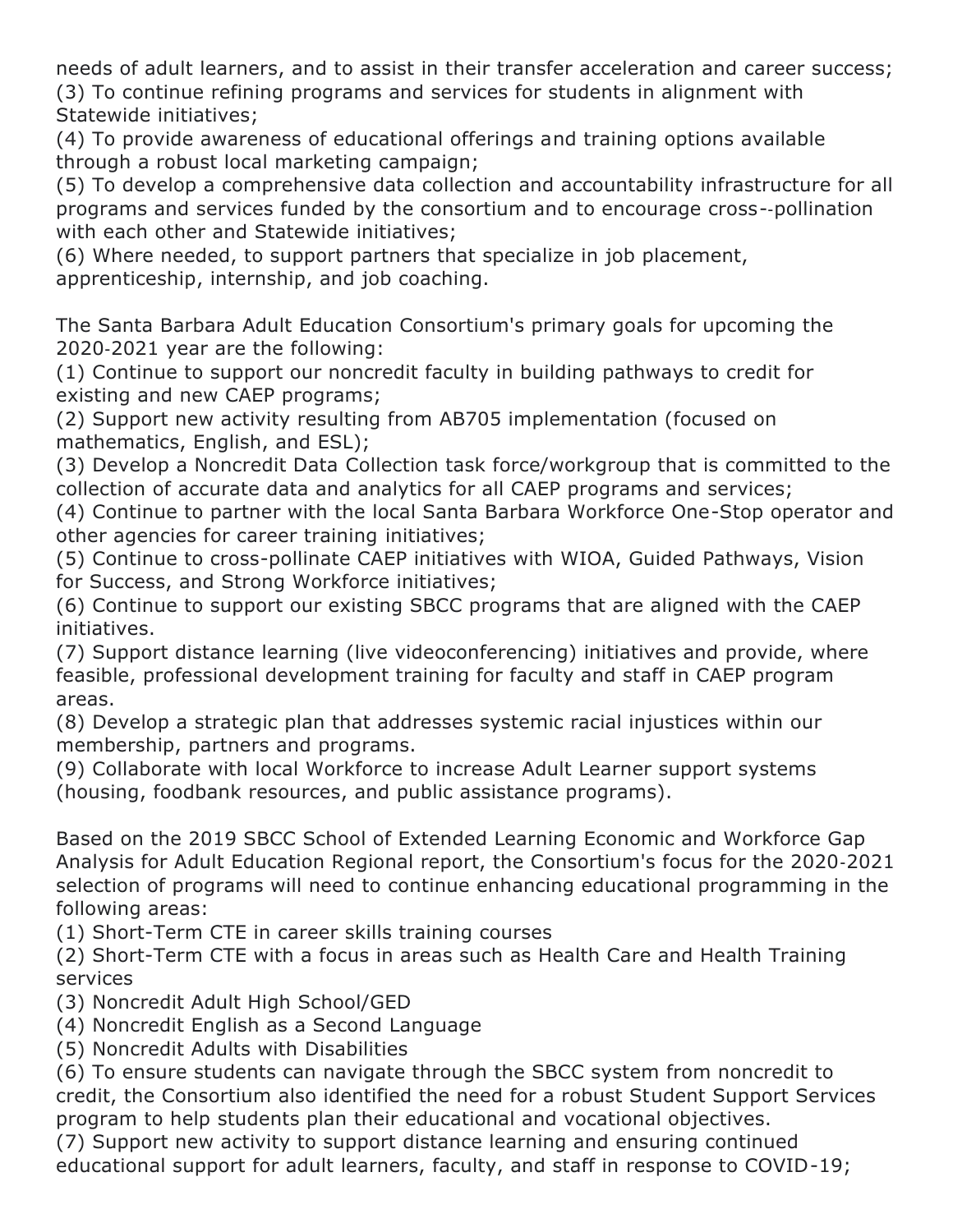(8) Develop a strategic plan that addresses systemic racial injustices within our membership, partners and programs.

CAEP Fiscal Regulation for all Independent Contractors and External Partners: (1) Indirect, for Profit, or Fringe Benefits are not allowable expenses and cannot be reimbursed.

(2) All Independent Contractors and External Partners must submit invoices to the CAEP Coordinator for reimbursement.

(3) All external (non-SBCC) CAEP programs will receive two-‐three payments based on the timeline for completion as stated on the Activity Chart.

Data Collection for all CAEP Programs and Partners:

(1) All external (non-SBCC) CAEP programs must use the CASAS TopsPro Enterprise platform to electronically collect student data and participation and data points required by the State;

(2) All data collection must be collected on a quarterly basis.

Key Performance Indicators:

As stated in the Consortium's 2019-2021 Three-Year Plan, the Consortium adopts the following key performance indicators related to the allowable program areas and will use these indicators as part of the rubric in selecting programs:

1. Programs in elementary and secondary basic skills

Increase in enrollment in the AHS/GED program and increase hours attending resulting in higher FTES. Increase in the number completing a high school diploma or GED. Creation of new support courses for the AB705 initiative.

2. Programs for immigrants and English as a Second Language

Increase in enrollment and hours attending in the ESL program resulting in higher FTES. Increase certificate completion rates in ESL. Increase in supportive programming to reach more community members.

3. Adults Entering or Re-entering the Workforce Broadening our reach to the One-Stop and other community partners to increase the numbers of students served. Continue a partnership with the One-Stop to offer educational programs on site.

Increase in enrollment and hours attending in the Career Skills Institute resulting in higher FTES.

4. Adults who assist secondary school students

Measure results of a pilot program with our community library partners to understand the value and number of students served.

5. Programs for Adults with Disabilities

Launched in 2019, create a realistic growth strategy for the new Adults with Disabilities Work Readiness and Career Certificated Program. Increase the number of enrollments in accordance with the strategy.

6. Programs in Short-Term CTE

Based on the recommendation of the BW Research environmental scan, develop new noncredit programs in CTE areas such as health, business, and information communication technology sectors.

7. Programs offering Pre-apprenticeship Training activities

Explore the possibility of coordinating with a formal apprenticeship program in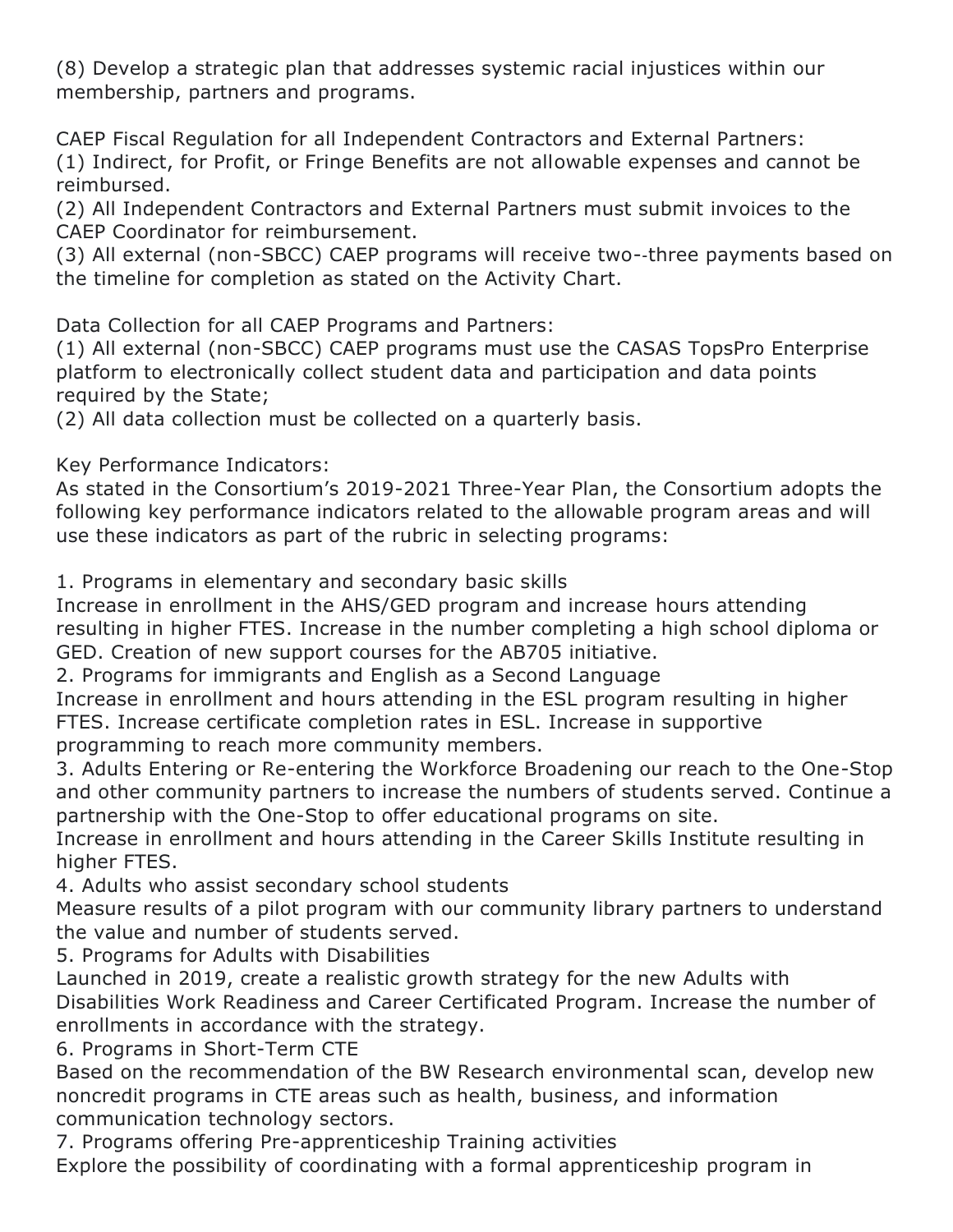Construction Technology, leveraging our piloted Pre-apprenticeship activities in this department.

\* Required

I have reviewed the 2019-2022 CAEP Three-Year Plan and 2020-2021 Annual Plan and attest that this proposal is in alignment with Consortium's current goals and objectives.

YES (JC – Jeanette Chian)

Are you an existing 2018/19, 2019/20 CAEP funding awardee? YES (JC)

Program Name: SBCC Career Skills Institute: CSI, Jail, and Bilingual Computer Skills

Primary Contact Name: Jeanette Chian

Primary Contact Email: [jchianbrooks@sbcc.edu](mailto:jchianbrooks@sbcc.edu)

Primary Contact Phone: (805) 252-8601

Applicable Noncredit Program Area: Adults in the Workforce, Short-Term CTE/Programs in Pre-Apprenticeship, Adults with Disabilities (though not seeking funding in this area)

# **Program Name:**

SBCC Career Skills Institute: CSI, Jail, and Bilingual Computer Skills

**1. Executive Summary:** Please provide an executive summary of your proposed plan (to include overarching goals and outcomes) to create new programs or expand existing programs in one of the areas identified above. \*

In September 2015, Santa Barbara City College (SBCC) launched the "Career Skills Institute" (CSI), a series of short courses that provide training to obtain a job or advance in one's career. These courses allow students to earn both a noncredit certificate of completion and a digital badge, the electronic representation of the paper certificate. These digital badges signify skills attainment in four areas: business communication, design, technology skills (including bilingual computer skills), and career education. Badges can be posted on LinkedIn profile and prospective employers can click on / drill into the badge to find the courses completed and skills attained.

Thanks to the continued support of California Adult Education Program (CAEP), we continue to address adult education needs. In 2019-2020, CAEP funds were utilized for curriculum redesign and creation on at least 6 certificates including Advanced Green Gardener, Digital Image Management, and Microsoft (MS) Office Suite Levels 1, 2, and 3. The hard skills technology classes in particular were created to address local employee needs identified in the 2019 BW Research Report (See 'Justification' section for more information).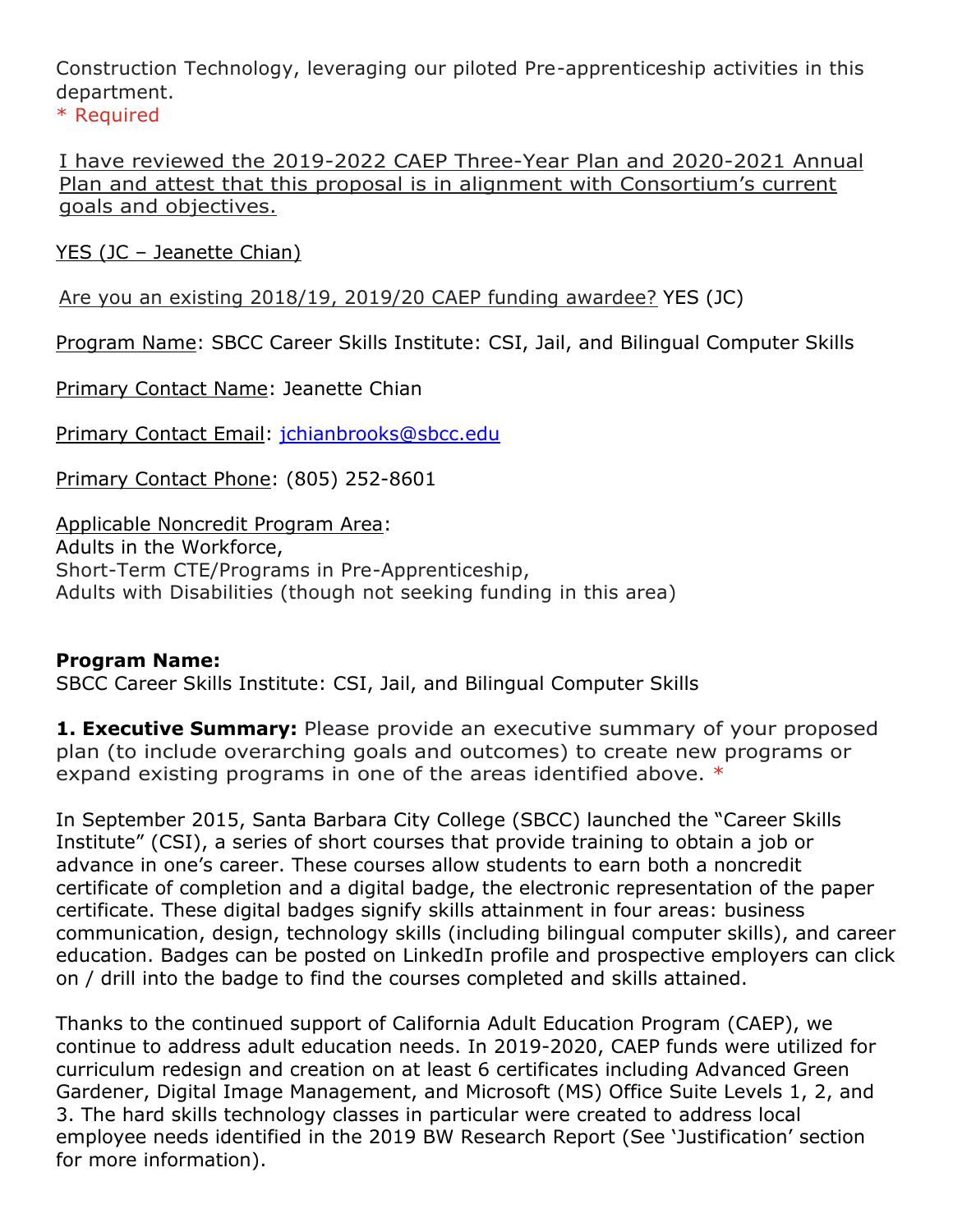Gratefully CAEP also funded the curriculum creation for a new certificate for our recently or currently incarcerated students. In Summer I 2020, we ran Part 1 of the Transitions Nuts and Bolts certificate at the County Jail. The curriculum helps students to create and implement a career plan after a major life event such as incarceration, a veteran returning home, bankruptcy, etc. In 2019, SBCC presented its first ever certificates to 16 of our incarcerated students, a news-making ceremony backed by full support and attendance of Sheriff Brown and his senior staff. Students expressed the life-changing impact that CSI classes and teachers have made on their daily life in improving selfesteem, communication skills, and relationships with family members and inmates.

Recently our longtime bilingual computer skills courses were integrated into CSI's umbrella of courses. These courses can be taught in English or Spanish and are geared towards individuals whose dominant language is not English and who may have no prior computer experience. The goal of these classes is to help students obtain the technology skills needed for entry-level office work and/or to take other CSI computer classes primarily taught in English to continue developing technology skills. Thus this grant request will include CSI including at the Jail as well as bilingual computer classes.

Please note as all Career Skills Institute classes are designed either for employment elevation or transition to credit, that all of the above classes are targeted towards Adults in the Workforce.

## CAREER SKILLS INSTITUTE COVID-19 RESPONSE

During COVID-19, all 40 Career Skills Institute instructors have received ZoomPro accounts, training on teaching via Zoom, Equity training as it relates to distance education, and training on how to create distance education addenda for classes they are teaching.

To date, SBCC's School of Extended Learning has distributed 200 chrome books and 80 hotspots, primarily for students in our Career Skills Institute / ESL / Adult High School / GED programs, as well as for instructors. Hotspot instructions are provided in both English and Spanish. As we no longer have in-person enrollment due to COVID-19, our Admissions team has an online fillable form and has recently introduced daytime and nighttime telephone hours for students who do not have access to a computer/internet and/or are unable to register online or via the fillable form.

During Fall 2020, CSI has 2 classes that will meet in-person as they meet the governor's requirement of being essential operation type functions: Medical Assistant and Emergency Medical Technician (EMT) Re-certification. Medical Assistant (MA) will be taught primarily via Zoom, with all students having already received an MA 'kit' before the term started including blood pressure cuff, glucose test strips, thermometers and Personal Protective Equipment (PPE) including a face shield, gown, and gloves.

Students are expected to zoom in wearing PPE (with hair pulled back and close toed shoes) as they need to learn the necessary competencies to become an MA in as real-life a scenario as possible. MA students will come to Wake Campus a 6-8 times during the term for in-person verification of skills attainment. Students will adhere to Santa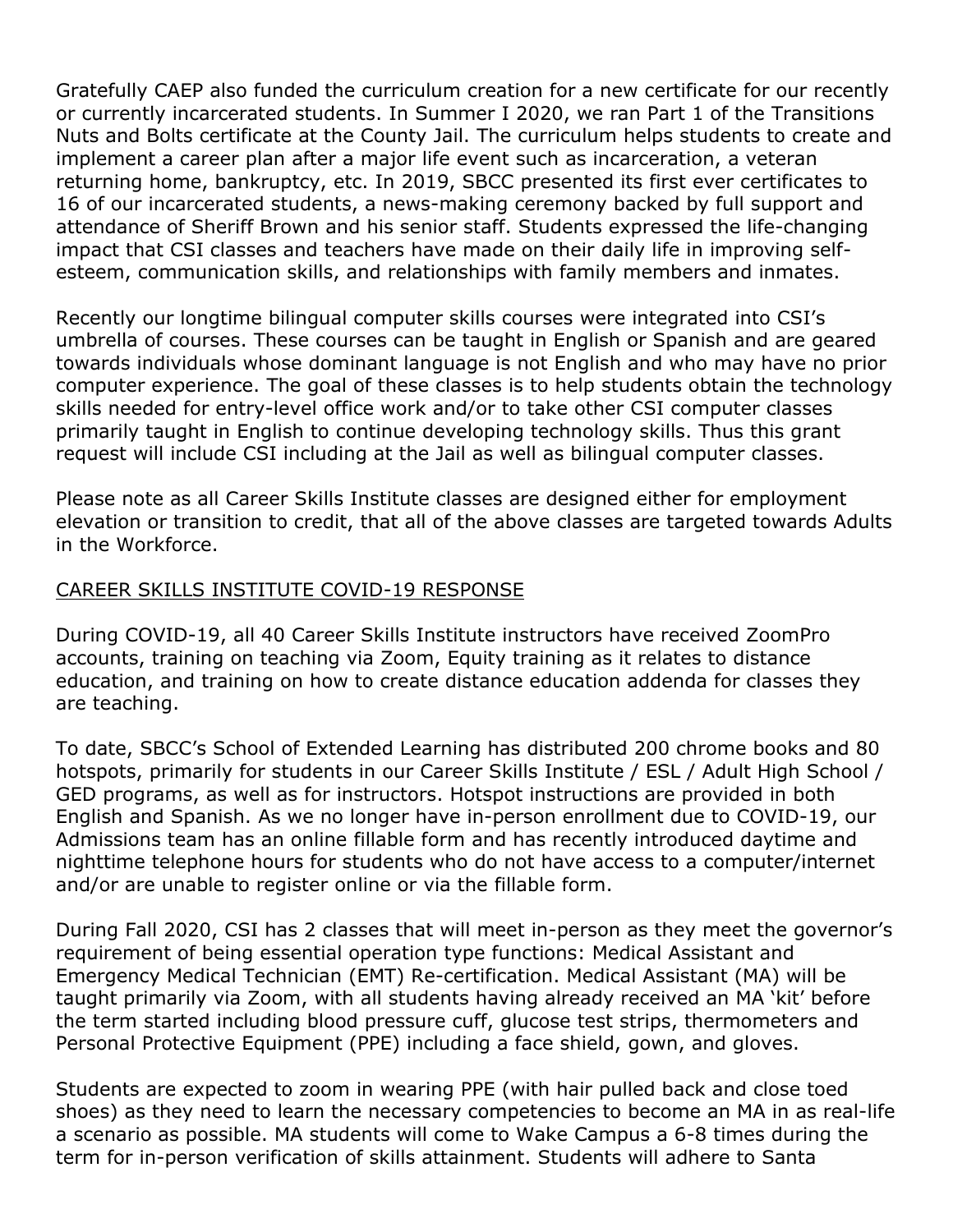Barbara County and SBCC guidelines with respect to mask-wearing, social distancing, hand washing, pre-class temperature checks ,and / or any other regulations that may apply.

With EMT re-certification, the state requires that all 24 hours of re-certification hours occur in-person. There will be 3 cohorts of 10 students each in addition to 1 instructor and 3 aids. At any given time, 2 of the 3 cohorts will be outdoors and training will occur in a socially distanced manner. The third cohort would be in a large classroom and extensive cleaning via a cleaning 'fogger' will occur in between one cohort of 10 leaving a classroom and another cohort of 10 entering the classroom. Again students will adhere to Santa Barbara County and SBCC guidelines with respect to mask-wearing, social distancing, hand washing, pre-class temperature checks, and / or any other regulations that may apply.

Since July 2020, the County Jail has unfortunately had several COVID-19 outbreaks, meaning that classes via Zoom could no longer occur. However, I am in contact with other community colleges in California on how to run noncredit classes by dropping off paperwork and then picking it up at a later time so that our incarcerated students still have access to education opportunities. In addition, we are actively working to have the Jail designated as a GED site, though we recognize that this goal is a longer term one.

For Spring 2021, the goal is to hold 10-15% of classes in-person. In CSI's case, I would prioritize bringing back our Career Education classes including Personal Care Attendant, Construction, Green Gardener, and MA, as well as our bilingual computer classes and potentially our beginning computer classes. The thought process behind prioritizing these classes is that though all of our career education classes (for example) are running over Zoom, running the classes in-person to allow for more hands-on practice and group learning would be ideal.

Also our Career Ed classes have the highest employment potential. For our bilingual computer and beginning computer classes, use of technology is new to most of the students and being able to learn in-person would ensure that they are spending time learning versus spending many hours trying to understand how to log into the chrome book and/or pair it with hotspot. If in-person classes are able to occur, students would adhere to Santa Barbara County and SBCC guidelines with respect to mask-wearing, social distancing, hand washing, pre-class temperature checks, and / or any other regulations that may apply.

Last but not least, I am working on a project so that we can properly run noncredit online (asynchronous) classes as that provides an additional learning opportunity for students which can be done during the times that work best with the student.

During COVID-19, SBCC's School of Extended Learning and CSI in particular have addressed CAEP Goal 8 of addressing distance learning and ensuring continued educational support for adult learners, faculty, and staff through distance education training for faculty and by Wake Campus (primary location of CSI classes, pre-COVID-19) becoming a distribution center for chrome book and hot spot distribution. In tandem with Extended Learning instructors, we have worked with Admissions and Records on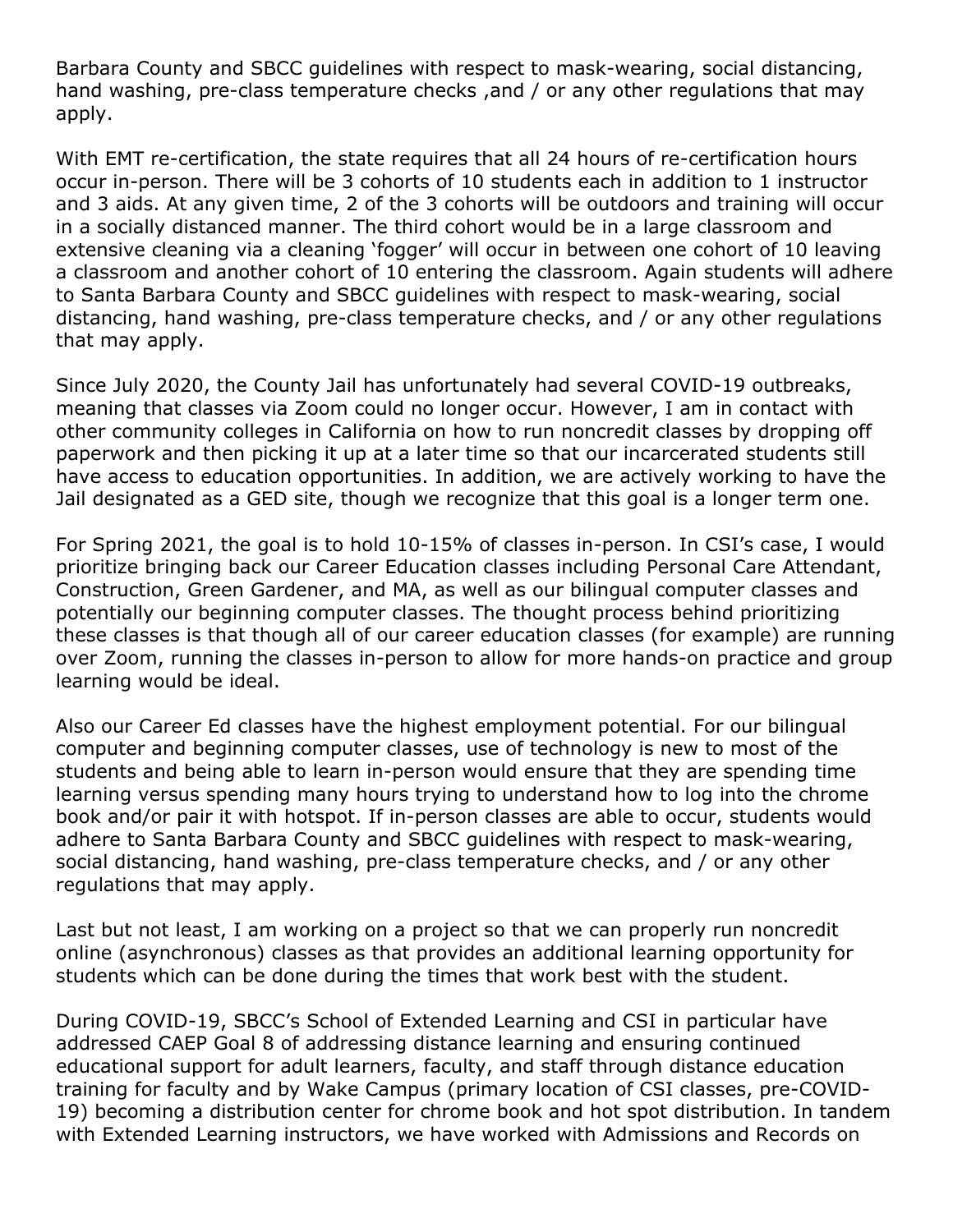improving the enrollment process for our students given that in-person enrollment is no longer an option.

Over the Summer, all noncredit instructors received Equity Training as it relates to the remote classroom. In addition, CSI instructors and staff have taken anti-racism training(s) including CrossRoads and CSI's Leader for Diversity, Equity, and Inclusion courses, gratefully funded by CAEP funding. Also we are exploring building a community of practice that would include teachers and Extended Learning staff members to receive Equity Training and also look at our own practices to see what changes can be made.

Regarding Goal 10 of addressing systemic racial injustices, this issue is of great importance to SBCC as an institution and to me, personally and professionally. COVID-19 has disproportionately affected our students of color both in terms of unemployment and significantly higher rate that individuals of color are being diagnosed with COVID-19. In addition, our country (SBCC included) is at a critical juncture of being able to make changes at the institutional level to address racial injustices.

The single largest way that an institution can address racial injustices and associated racial equity academic gaps is to change the institution's Program Review process, the process by which all SBCC programs are evaluated. Not only is this part of SBCC's accreditation but by changing the metrics that an institution is measured by through an equity lens, it will systematically change the way SBCC delivers services and courses. For 20-21, I am one of two managers on the Program Evaluation Committee and I will ensure that the needs of noncredit students (many of whom are society's most marginalized individuals) are being taken into account when these metrics are being created.

#### CAREER SKILLS INSTITUTE 20-21 REQUEST

For CAEP's current, 2020-2021 grant cycle, we respectfully request funding to ensure the continued vitality of the Career Skills Institute in the following areas:

1000s) Curriculum Development, Medical Assistant COVID-19 curriculum support, Community Liaison work at SB County Jail

2000s) Hourly employees to provide support via Zoom for bilingual computer students 4000s) Non-instructional supplies

5000s) Marketing Consultant

6000s) New Monitor at the Jail, allowing ability to run classes in an additional room, post COVID-19

While we have made great strides in the development of CSI, we want to strengthen our offerings to remain relevant for our employees and local employers.

For our Design classes in 20-21, we are requesting to funds to modify 2 our bilingual computer design-related certificates. From there, the modified courses would be packaged together in our curriculum system allowing these students to receive both a paper noncredit certificate of completion and a digital badge (electronic representation of paper certificate) upon completion of one our bilingual computer certificates. This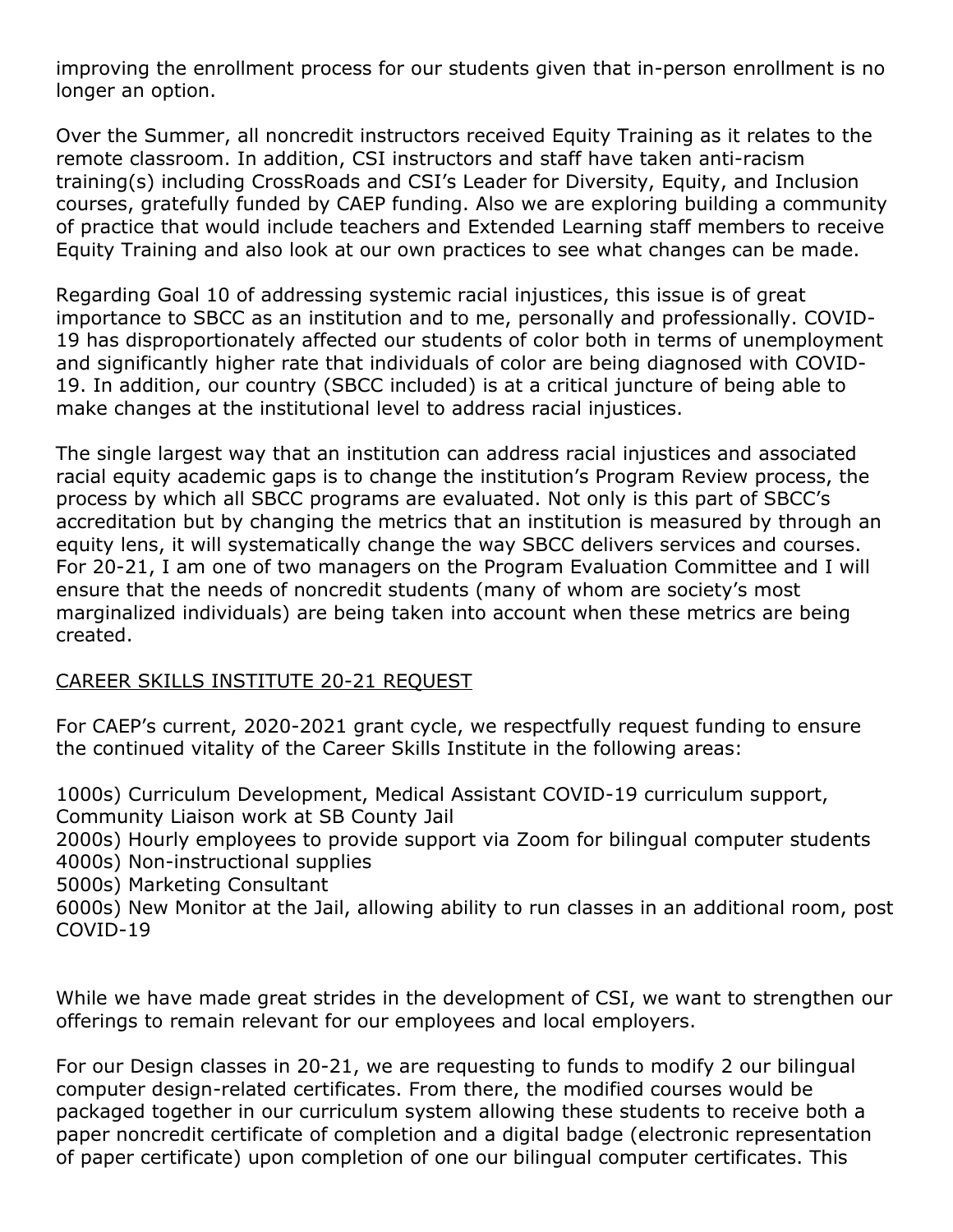program tends to serve some of our lowest wage earners and we anticipate that the individuals now being able to show skills attainment to prospective employers through a certificate/digital badge issued by a well-known education institution will boost their employment viability and prospects.

During 20-21, we propose utilizing CAEP funds to create 5 MS Office Specialty certificates in Microsoft Word, PowerPoint, Excel, Access, and Outlook. The instructors are covering the same topics found in each MS specialty certificate's curriculum such that individuals completing these certificates will have working knowledge on the areas covered in the exam.

In addition, LinkedIn Learning, the platform upon which many CSI course topics are developed, contains review courses complete with videos and test questions to prepare for each specialty test. In 21-22, we anticipate creating test prep courses based upon LinkedIn Learning. We would coordinate these review courses to conclude 1-2 weeks before Microsoft administers these specialty tests.

For our Career Education courses, an additional 2 certificates would be created during 20-21 in topics such as Sustainable Food Production and Environmental Landscape Design. Both certificates bridge to related credit courses and also to additional employment opportunities in commercial landscaping. With the ongoing pandemic and general food insecurity that many Santa Barbarians face, growing some or all of one's own food is becoming more important than ever.

During COVID-19, our Medical Assistant program has undergone radical changes. We have one cohort per year that begins each August and concludes in late April/early May. Due to the highly evolving COVID-19 pandemic and not knowing what format the classes would run in (ie, all in-person per a County waiver received for Allied Health classes, all via Zoom if waiver denied, or hybrid), the instructor is creating 3 different comprehensive plans that all flow together. Ex: This Fall, 8 of the 26 sessions will meet in-person at Wake Campus. However, if the County's numbers were to suddenly spike, the instructor and class would be forced to start meeting 100% via Zoom.

With cold weather and flu season approaching, the situation for Medical Assistant in the Spring is considered to be even more highly evolving as there is also an externship component to the class where students receive on-site training at partners including Cottage Hospital, Sansum, Neighborhood Clinic and Public Health Department. Thus I am requesting funding for the ongoing curriculum adjustments that the instructor is making in the coming 6-7 months. In addition, the certificate recently went through a modification so at some point after COVID-19, the instructor will need to do a curriculum refresh based upon the curriculum changes made to the certificate.

This program has an 85% local job placement rate and is a career with health and retirement benefits, along with starting pay between \$16-\$22/hour and I appreciate the Consortium's consideration to keep this program as strong as ever for our 20+ graduates each Spring.

In addition to curriculum development, we are requesting continued support for a community liaison work at Santa Barbara County Jail to connect soon-to-be or recently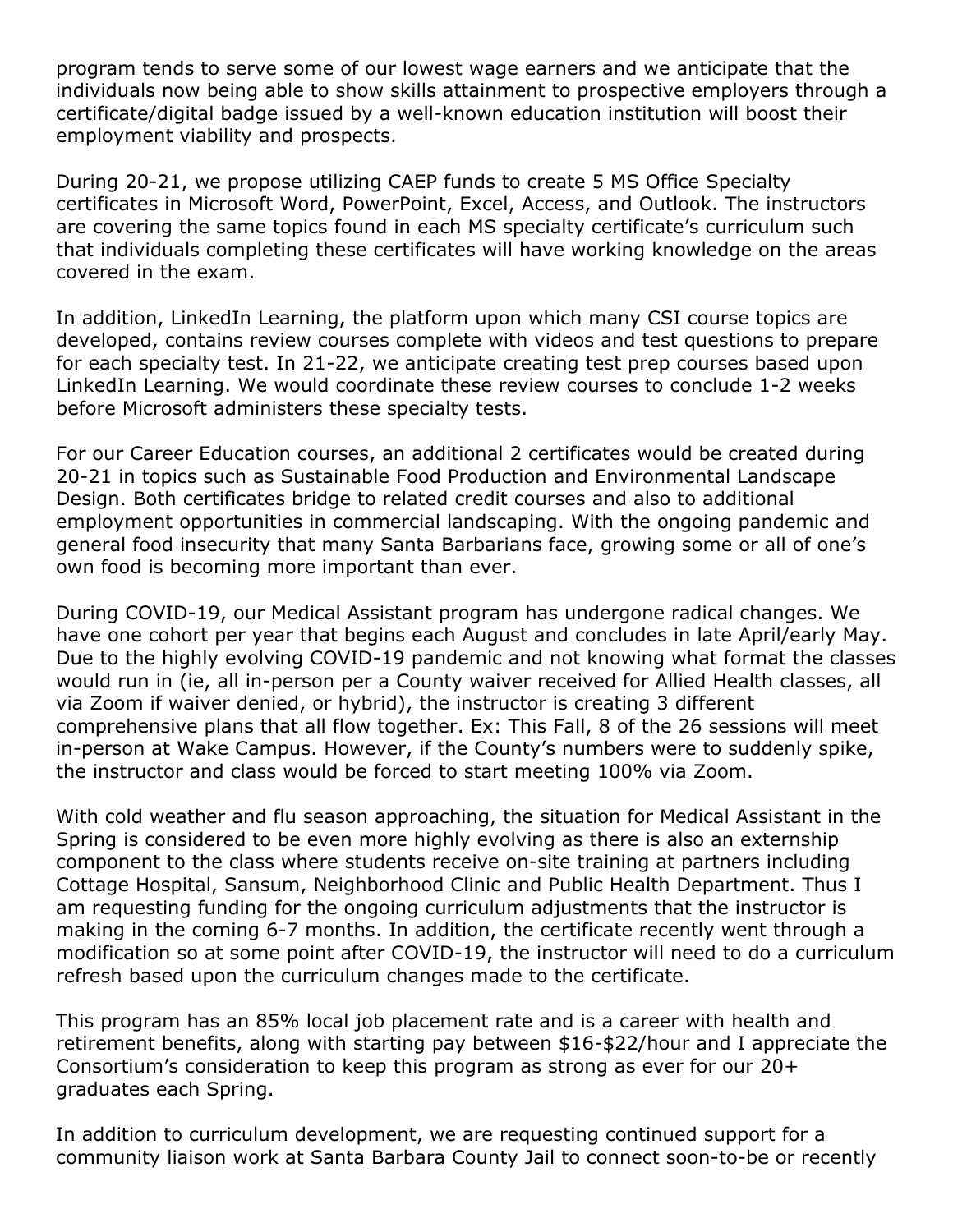released students to community resources and to set-up a GED Testing Site. Though we have not been able to run classes at the Jail since July, thankfully CAEP's funding has still allowed for the community liaison work to continue throughout the pandemic.

The Design and Technology certificates would address 2020-2021 CAEP Goals 2: Programs for immigrants eligible for educational services in citizenship, English as a second language, and workforce preparation, and 3: Programs for adults, including but not limited to older adults that are primarily entry or reentry into the workforce.

The Career Education certificates would address 2020-2021 CAEP Goal 5: Programs in career technical education that are short term in nature and high economic employment potential.

Also the design, technology, and career education certificates would address 2019-2022 CAEP Goal 6: Programs in Short-Term CTE. Based on the recommendation of the BW Research environmental scan, develop new noncredit programs in CTE areas such as health, business, and information communication technology sectors.

**2. Integration: Please explain how your proposed program integrates adult education programs at SBCC** and creates a transition to credit/transfer educational programs or creates a transition to the workforce (including, but not limited to, internships, jobs, pre-apprenticeships, and self-employment). \*

As the entire focus of Career Skills Institute is centered around professional and workforce development and/or transfer to SBCC credit, we are fully integrated into adult education programs at SBCC.

Our Medical Assistant program has an 85% local job placement rate, our Personal Care Attendant students are either able to enter the healthcare field or receive a modest hourly raise after completing our program. Our Green Gardener graduates are placed on the County of Santa Barbara's Water Wise website such that each time the County or SBCC Environmental Horticulture receives a referral request about commercial or residential landscaping, the individual is directed to the County's website.

In addition, all of the above-mentioned computer certificates map directly to our SBCC credit Computer Applications and Office Management, Certificate of Achievement (C): Emphasis in Business Software Specialist. We created these noncredit certificates with a dual goal and in tandem with the SBCC Computer Department Chair and so that students would have the fundamental knowledge for the Microsoft Specialty subject tests. Another example of noncredit courses mapping directly to credit courses are our combined Green Gardener & Advanced Green Gardener certificates where an individual can received SBCC credit by examination for Environmental Horticulture 110. Recently, we introduced a noncredit Accounting certificate which also maps directly to credit Accounting 110.

Please note that our above-mentioned SB County Jail community liaison work of connecting soon-to-be or recently released inmates to community resources including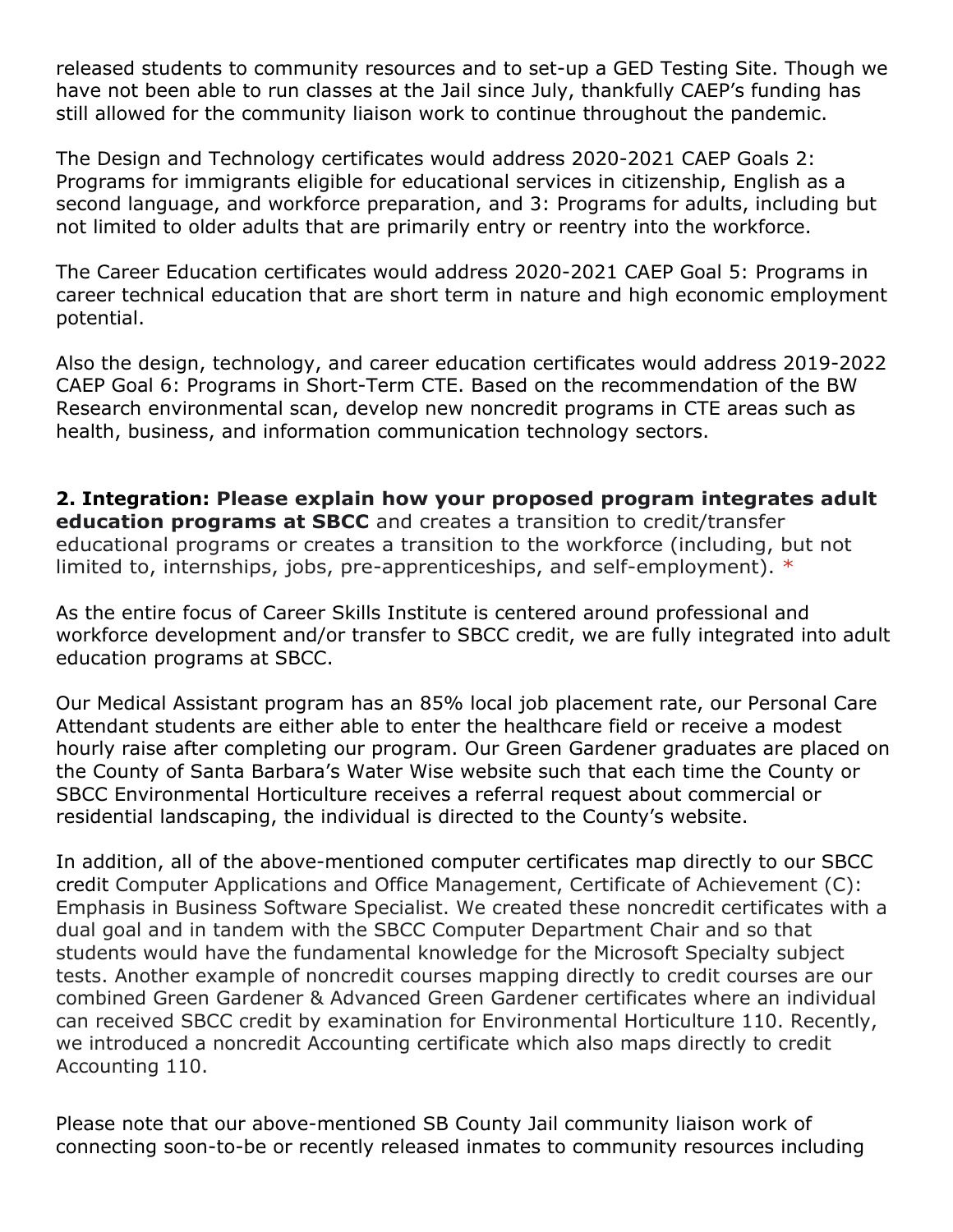SBCC Main Campus classes and resources is also an integrated program both within SBCC and our employer community.

Also regarding community integration with K-12, for the past 2 years, per the repeated and enthusiastic request of several DSPS High School counselors and one Career Counselor, I have spoken to high school counselors at Dos Pueblos, Santa Barbara High and San Marcos High about CSI course and career opportunities. A portion of these students go on to take CSI's 16-week Workplace Readiness Classes, a collaboration with our Credit Disabled Students and Program Services department. Also I will be contacting Carpinteria High School Principal and Board Member for Santa Barbara Adult Education Consortium, Gerardo Cornejo to see if a similar talk with Carpinteria High School counselors would be of benefit.

Another avenue for more complete/fuller integration with K-12 and our Carpinteria service area is through online (asynchronous) classes. This area has been identified by our previous Vice President, School of Extended Learning and SBCC's current President / Superintendent as the single greatest growth potential particularly to reach students who are not able to attend live classes due to work schedule, transportation, childcare, etc. In the past, we have held CSI classes at Carpinteria High, and post COVID-19, I would very much like to discuss resuming classes at Carpinteria High School.

**3. Justification:** Please justify the need of your proposed program and include research, labor market information, employer feedback, student surveys, or other relevant information and describe how funding will further your objectives. For programs that have previously received funding, please justify the need, include students served, and provide a status report on your existing award(s) and remaining balance(s).  $*$ 

Given CSI noncredit offerings can complement SBCC credit department classes, certificates are designed either to prepare noncredit students to take credit courses and / or to address Recommendations 1, 5, and 6 from "Santa Barbara City College: School of Extended Learning, Economic and Workforce Gap Analysis for Adult Education Students" (BW Research Partnership, pp 7, 9, 11).

Recommendations include providing noncredit to credit pathways, allowing for degree attainment and upward economic mobility, and offering varied levels of computer skills classes to Santa Barbara's workforce, with particular emphasis on adults 56 years or older. Recently passed certificates that were initiated to address these findings include Microsoft Office Suite Levels 1, 2, and 3, Introduction to Accounting, Bilingual Computer Skills, Advanced Green Gardener, and Digital Image Management.

For 19-20 funds, Career Skills Institute is fully expended, primarily on curriculum development. In terms of numbers of students served, below is a list of badges issued for certificates that were created in 2017-2019 with CAEP funding. Please note that data is not yet available for 2019-2020 as some of these certificates are just being offered this Fall for the first time.

2017-2019 New Badges Created Using CAEP Funding and # of Badges Awarded: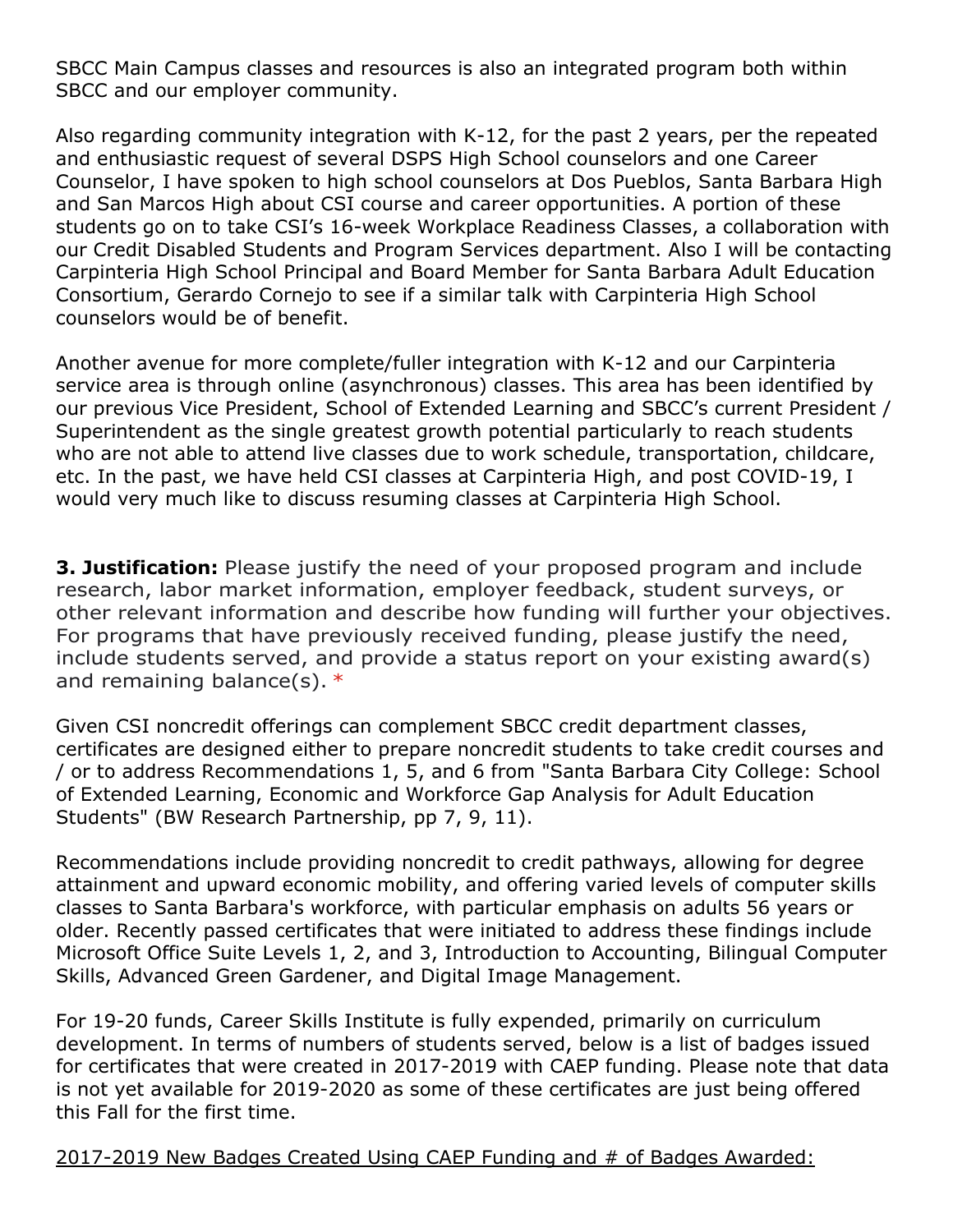Accounting Basics for Small Businesses – 95 badges awarded

Career Strategist – 26 badges awarded

Leader for Diversity, Equity, and Inclusion - 20 badges awarded

Noncredit Construction Module – 21 badges awarded

Noncredit Intermediate Construction Module – 16 badges awarded

Teaching with Humanizing Instruction – 4 badges awarded (has only been taught once and will now be offered 3x/year)

Thrive and Survive in the Workplace – 11 badges awarded

Workplace and Career Readiness (for Adults with a substantial disability) - 17 badges awarded

**4. Outreach & Marketing:** Please describe your plans to conduct outreach and marketing to reach your target population and increase enrollments. $*$ 

As CSI falls under the umbrella of the School of Extended Learning, the goal is both to integrate within Extended Learning's overall marketing activities, while also continuing to promote the CSI brand within the community.

Our marketing strategy is three-fold:

(I) to work in tandem with Minsky Media (marketing partner) to enhance our CSIspecific marketing efforts.

(II) to coordinate with SBCC's School of Extended Learning marketing efforts. These efforts include a bi-semesterly e-newsletter sent on behalf of the School of Extended Learning,

(III) to significantly bulk up outreach and marketing during COVID-19, as many of our students have been significantly negatively impacted financially by COVID-19. Thus our goal would be to re-train students for rapid re-entry into the workforce.

Because a substantial percentage of our students are not on social media, we need to bulk up on traditional (print) and proven media methods to reach these students including the Santa Barbara Independent, Amigos 805, Spanish and English radio stations. For 20-21, our goal is to maintain 5400 enrollments from 19-20 and these increased media strategies will greatly help us towards achieving this goal.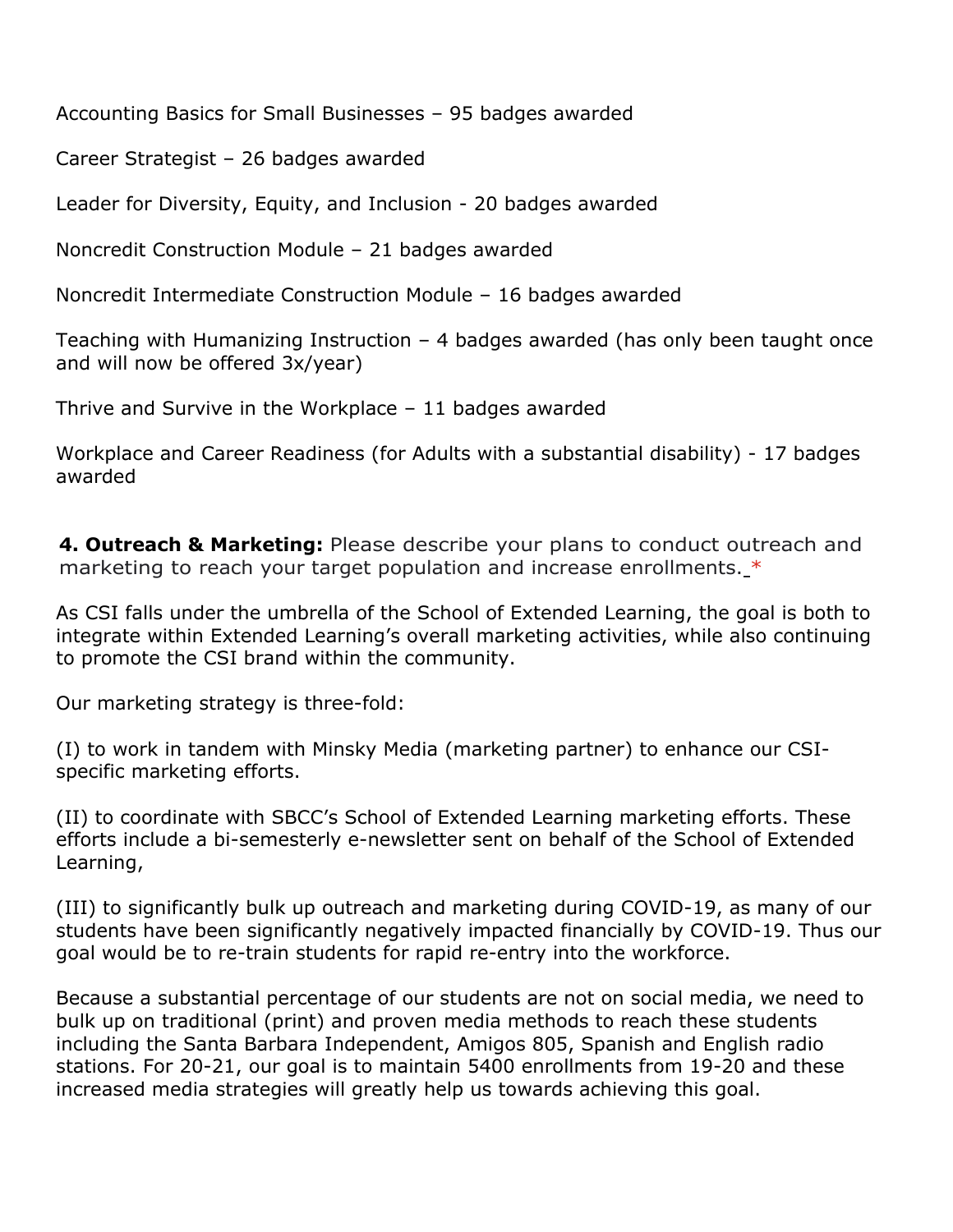**5. Partnerships:** Please provide 2-3 prospective CAEP Programs or Partners you plan to work with to maximize student and client participation and describe your prospective collaborative efforts; either with current CAEP programs and/or other external community entities. \*

CSI works with CAEP partners including Equalitech, Santa Barbara Public Library, SBCC Disability Services and Programs for Students (DSPS), and SBCC Noncredit English as a Second Language (ESL).

In Summer 2018, we met with Equalitech, and after an in-depth meeting with their Executive Director (ED), I encouraged the ED to apply for CAEP funding and am thrilled that they are now a grantee. Their mission of providing both technology access and oneon-one tutoring on computer skills to areas where an established need has been identified fits exactly into CAEP's mission. Recently our focus on establishing an Equalitech-SBCC partnership has been re-vitalized, whereby students who 'graduate' from Equalitech's one-on-one tutoring then come to our Wake Campus to further develop computer skills in a classroom setting. Furthermore CSI would then encourage students seeking additional one-on-one time to utilize Equalitech.

With Santa Barbara Public Library (SBPL), we have actively been discussing ways to partner with Santa Barbara Library on the ServSafe program, a certification that all restaurant and professional food handlers must receive. Extended Learning / CSI could provide students with chrome books and hotspots, teach the class, and the Library could pay for proctoring the exam and for the cost of issuing the certificates. All of the logistical and marketing elements are in place and now we are in the waiting process of monitoring COVID-19 numbers to see when we could offer these classes in-person. Together with SBCC DSPS, in 2019, we launched the long-awaited for 16-week Career Planning program for individuals with a substantial disability. The effort to launch these meaningful courses started at least 10 years ago with CAEP, Jana Garnett, Natalie Holdren, Melissa Moreno, Corlei Prieto, Emma Cruz, and myself actualizing the program over the past 3+ years. We had 6 graduates in our first Spring 2019 cohort who had passed both classes within the Skills Competency Award. To date, CSI has awarded 17 Skills Competency Awards. These classes continued to meet during COVID-19, thanks to rapid chrome book and hotspot distribution. Note that these classes also address CAEP Goal 4 of programs for adults with disabilities.

With SBCC Noncredit ESL, we continue to work together on projects such as language support in our Green Gardener classes. Also we have been working with our ESL department to have them create digital badges once students have achieved a Certificate of Competency and recently the website portal launched for this initiative.

**6. SBCC Noncredit Student Support Services:** Provide your plans to integrate SBCC Noncredit Student Support Services in order to assist students in obtaining abbreviated educational plans. \*

CSI is in regular contact with SBCC Noncredit Student Services, most notably regarding our Career Education certificates including Medical Assistant (MA) and Personal Care Attendant (PCA). With both the MA and PCA program, Noncredit Student Service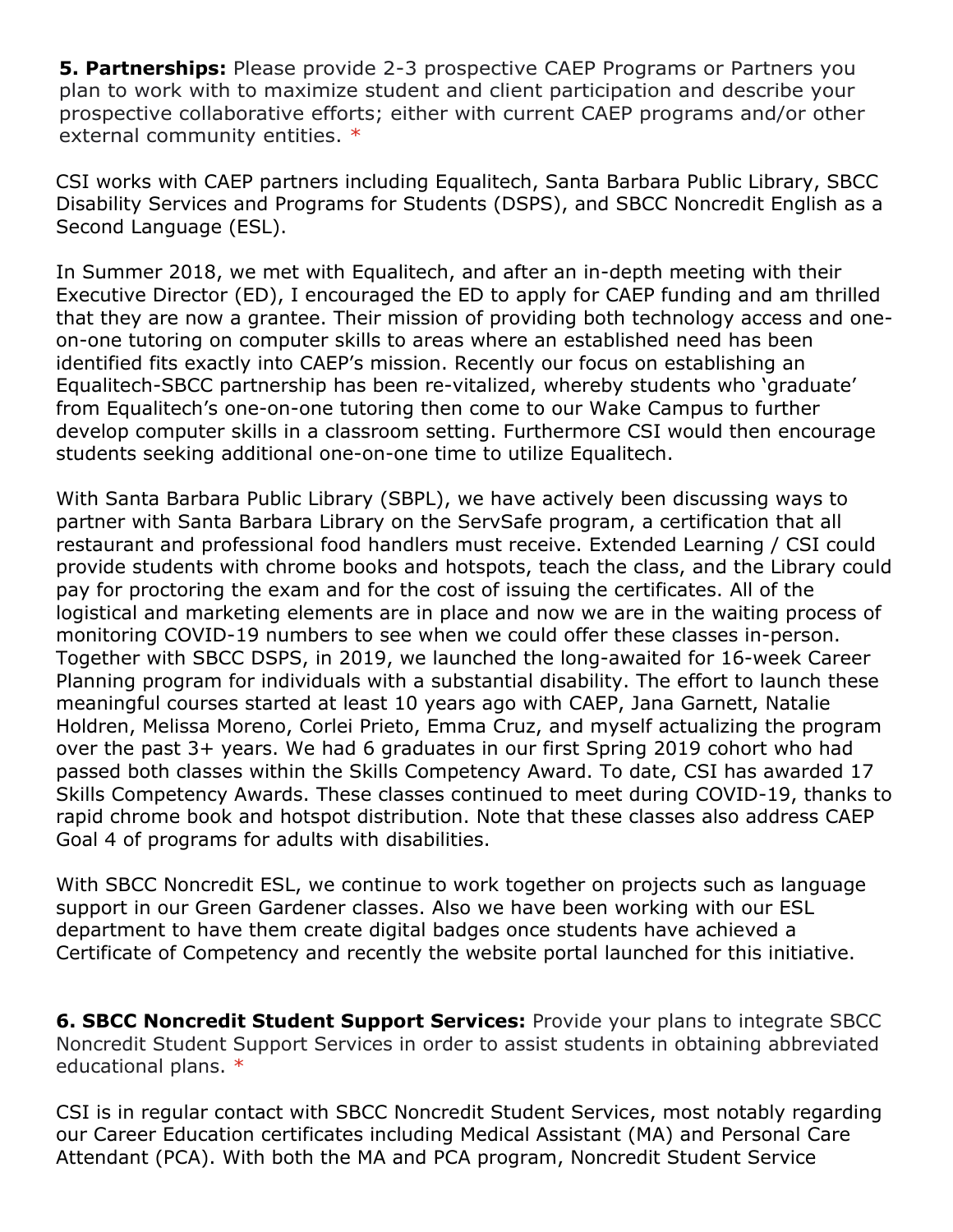Advisors work with individuals who are interested in the program, they create a tailored education plan in a timely fashion to begin serving students as quickly as possible that often includes both CSI's soft-skills business certificates and hard skills technology certificates, and they keep in touch with the student and with CSI throughout the process.

Also Noncredit Student Support Services has also created a one-page referral sheet which instructors can use in class and can give to a student if the student is asking about additional courses and resources. The sheet contains student services address, telephone number, and hours so that the individual can follow up with student services with additional questions.

During COVID-19, we have worked more closely than ever with Noncredit Student Services who have been on the front lines fielding calls from students about our classes. In Summer I and particularly Summer II, we greatly increased the number of career education classes that we offered as a direct response to COVID-19.

We worked closely together with our SBCC Noncredit Student Services to offer courses that were specifically being requested by the high volume of students to whom they were speaking. Also we worked together to launch the Career Recovery Program webpage on our Extended Learning's website, which provided a single page where all CSI / Extended Learning classes and services that were being offered to help with rapid re-entry into the workforce are listed.

**7. Alignment:** Please describe how your program is in alignment and furthers the Consortium's goals and objectives as stated above. \*

The Business, Design, and Technology certificates would address 2019-2021 CAEP Objectives 2: Programs for immigrants eligible for educational services in citizenship, English as a second language, and workforce preparation, and 3: Programs for adults, including but not limited to older adults that are primarily entry or reentry into the workforce.

The Career Education certificates would address 2019-2021 CAEP Objective 5: Programs in career technical education that are short term in nature and high economic employment potential.

Also the design and technology certificates would address 2019-2022 CAEP Goal 6: Programs in Short-Term CTE. Based on the recommendation of the BW Research environmental scan, develop new noncredit programs in CTE areas such as health, business, and information communication technology sectors.

**8. Leveraging Funds:** Please describe what other funding sources, and the percentage of those funding sources, will be used to support your CAEP proposed program. \*

With this RFP, we are asking for \$150,500. Though I am unsure the amount of funds that CSI would receive from Strong Workforce in 20-21 (if at all), SWP's focus for the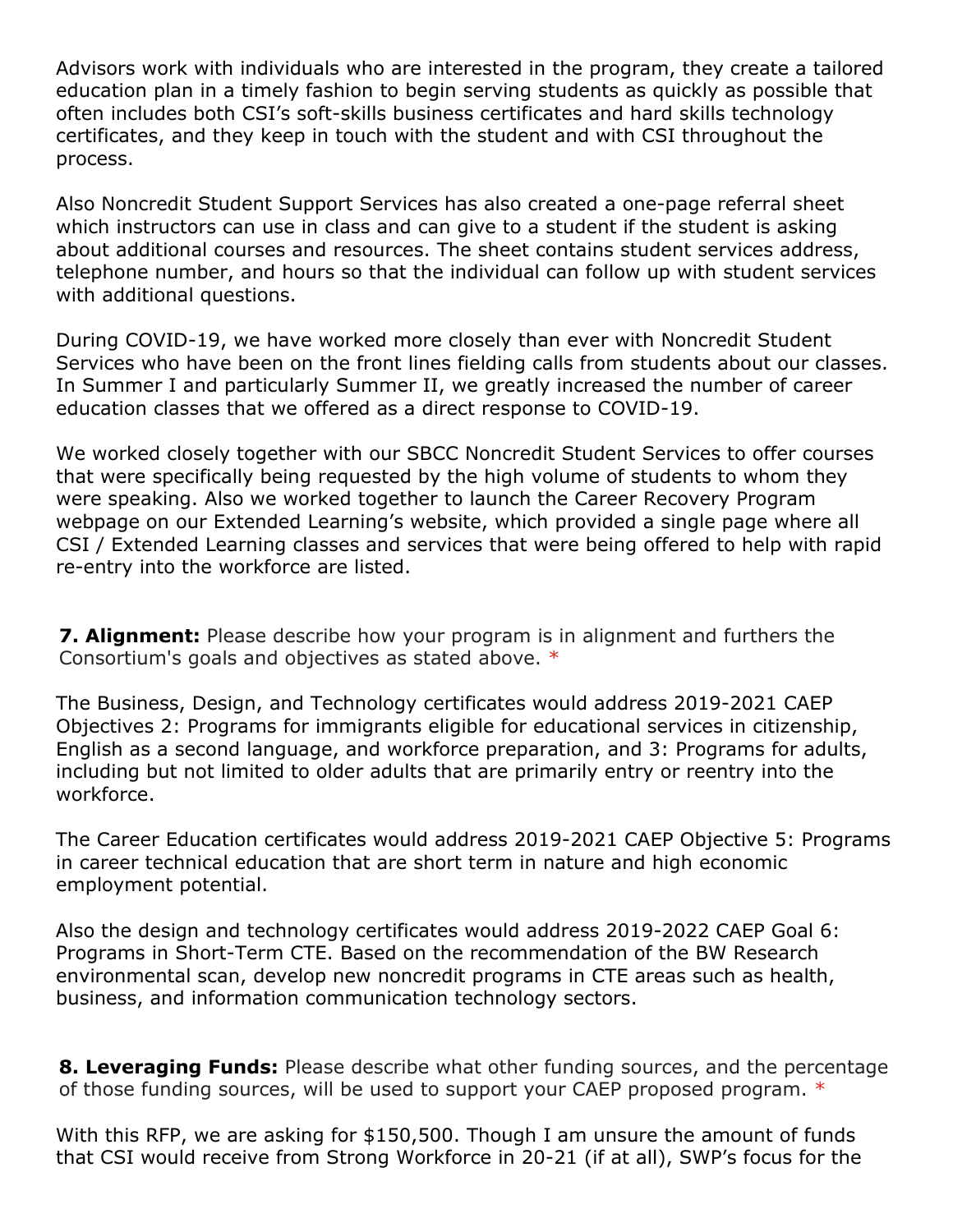coming year centers on feasibility studies related to capital expansion growth. Thus, while there has been a complementary relationship to CAEP in the past and perhaps again in the future, this year's focus of SWP would not support the above-mentioned CAEP activities.

Should the committee be interested in how past SWP funds have aligned with and augmented CAEP initiatives, please see the below history.

Between 2016-2019, Career Skills Institute received \$240K through Strong Workforce Program (SWP) to develop a regional Career Strategist initiative for students within our region to create a LinkedIn profile and to have access to LinkedIn Learning. Also the grant is helping other regional colleges develop their own Career Strategist noncredit certificate of completion while also providing regional colleges with digital badge starter kits, should they want to develop a model similar to CSI's model.

In 19-20, all \$140K of Strong Workforce funds were used towards a regional license of LinkedIn Learning. In turn, a different school within SBCC's region, Allan Hancock, leveraged all of their Strong Workforce Funds to a regional license of JobSpeaker, a mobile app that connects students to verified jobs within our tri-county area. Also JobSpeaker integrates with LinkedIn Learning. We are in beginning phases of this high priority roll-out for CSI / Extended Learning students given SB County's current unemployment rate of almost 14 percent (4x higher than this time last year per EDD website).

**10. Diversity, Inclusion, and Equity:** Please describe how your program will create a diverse, inclusive, and equitable educational experience for adult learners. Please identify strategies in which your program plans to address racial inequality and professional development support for instructors and staff.  $*$ 

\*For additional information, please also see Section 1, CSI COVID-19 response where the crucial issue of Diversity, Inclusion, and Equity is also addressed.

Diversity - For me, diversity in the education setting includes at least 3 main points including having faculty who reflect the students we serve, ensuring that our curriculum will help all individuals enter, re-enter, or upskill within the job market, and ensuring that our curriculum acknowledges cultural differences with communication in the workplace.

To this end, the last 3 instructors who CSI has hired to teach have been men of color. One of these men also teaches men in the Jail, and those classes especially have been well-received by our incarcerated male students. Though the instructor's life and students' lives have diverged, the students know that our instructor understands their shared life experience.

Whenever we create curriculum, I now look at it through the lens of, "Would these skills help a formerly incarcerated individual gain employment?". The question is a vital one as the majority of CSI students who take courses have a 4-year college degree, whereas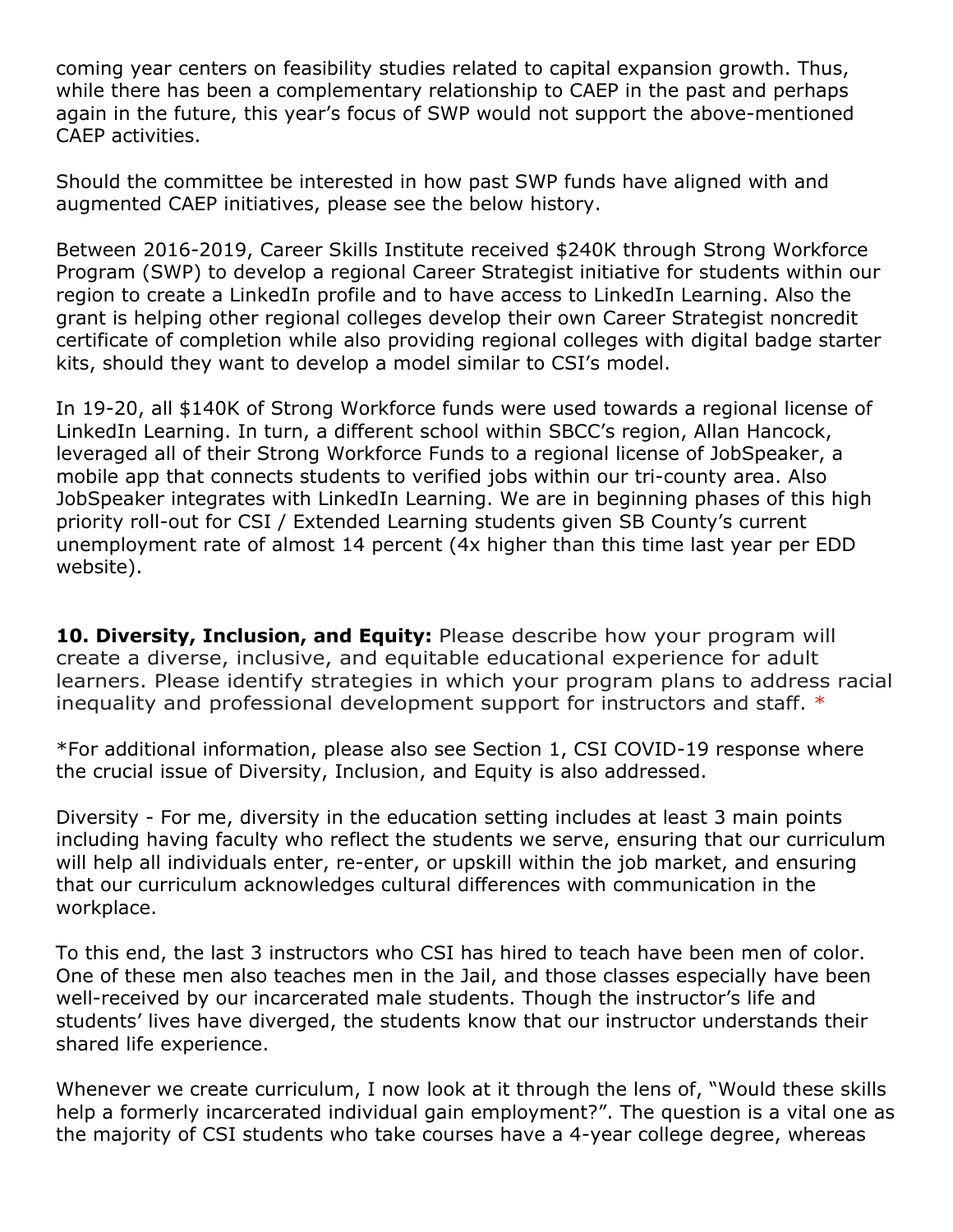the majority of our incarcerated and previously incarcerated students may not have a high school diploma.

CSI is fortunate in that one of our instructors who has created a large percentage of our more recent, soft-skills Business curriculum is also the lead instructor at the Jail. Thus this instructor is on the forefront of working with and listening to our students for what types of topics would be most useful in their post-incarceration job search.

Finally as all cultures have different norms for communication in the workplace, our instructors acknowledge these differences and create a safe space for students to ask questions and to explore about these differences.

Equity and Inclusion – With CSI, equity and inclusion are linked. In an educational sense, equity speaks to meeting a person where they are and not meeting a student where one thinks they should be. Inclusion speaks to making sure that as many student voices are included both during the curriculum creation process and then when the course rolls out.

Though our courses are tuition-free, I am very aware that because the majority of our classes are held synchronously and during the traditional Monday-Friday 9am-5pm workday, and thereby attending our classes can be difficult. To that end, we have developed a set of online courses including a classes on building and applying an equity mindset in the workplace. Even with an online class, it assumes that a person is tech savvy enough to take an online course and that they have access to a computer and to wifi. Diversity, equity and inclusion are top of mind for CSI, and we are always looking for ways to increase access and participation especially among our most marginalized student groups.

**11. Potential Budget Reductions** – Please describe what specific programming needs and/or services your program would reduce or eliminate should the CAEP grant budget be reduced (range 10-25% at any point during the grant cycle). Please note that final budget reductions would be determined by the Santa Barbara Adult Education Consortium based on the Consortium's priorities and goals. \*

If a 10-25% reduction of CAEP were to occur at any point during the grant cycle, I would prioritize keeping the services that interact with students such as our community liaison work at SB County Jail and also our continued outreach efforts to ensure that students become connected to CSI so that they can enter, re-enter, or potentially even upskill in this current market. Also and perhaps even more importantly, once a student is connected to CSI, they also have support and resources available through Noncredit Students Support Services. Thus I would reduce the amount being spent on new curriculum for this year.

Please use the Activity Chart provided in the link under the instructions and email to [sbaebg@gmail.com.](mailto:sbaebg@gmail.com) The Activity Chart should outline your program's specific objectives and activities, along with a timeline for completion, the person/agency responsible, outcomes and data capture methods. Please attach additional pages if necessary.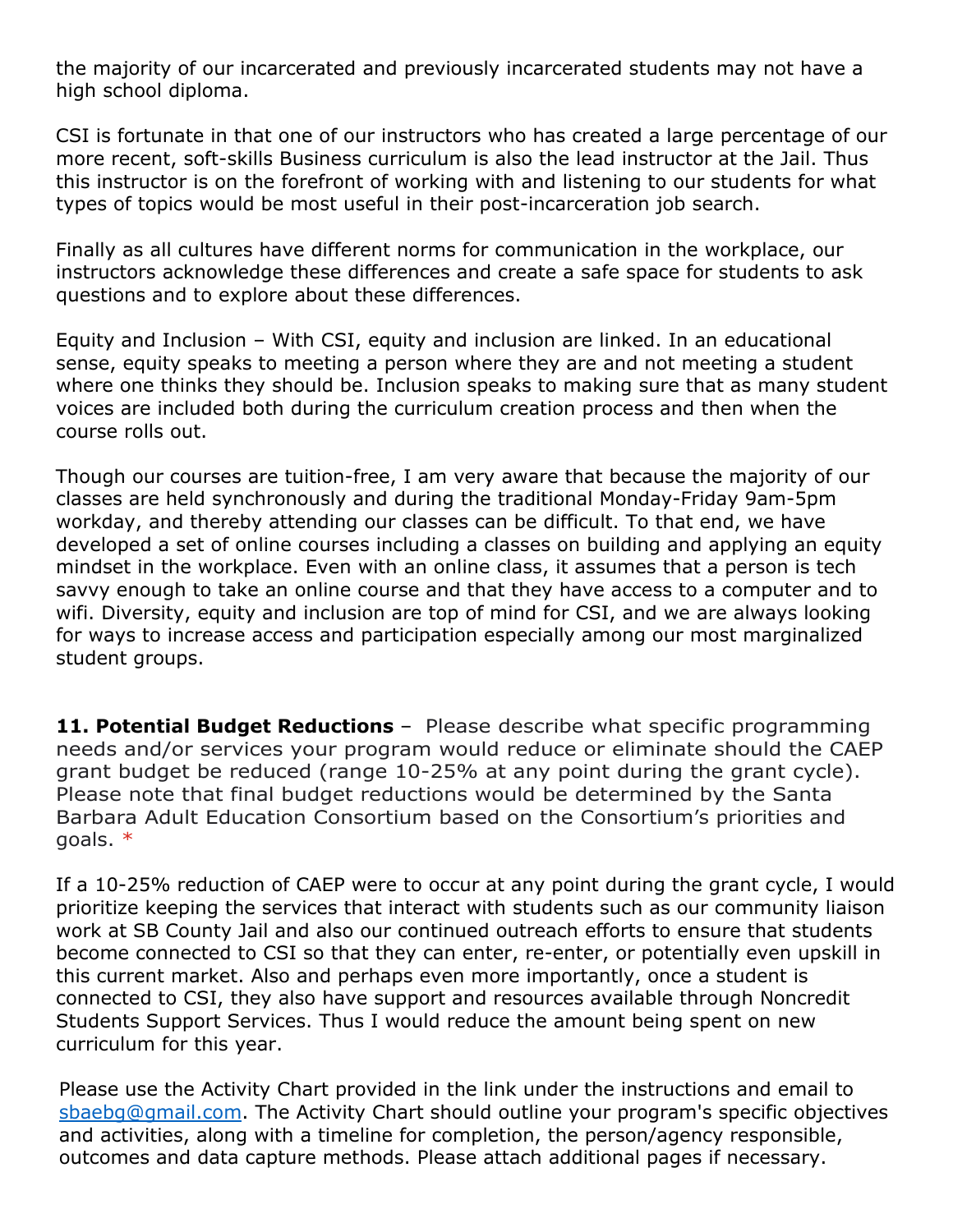#### **Total Budget Requested: \$175,500**

# **1000 (Instructional Salaries) \*:** \$89,000

Total dollars requesting for INSTRUCTIONAL PERSONNEL (include 25% for BENEFITS in 3000 section below)

# **1000 Detail \***

Please provide a detailed budget for this category.

Curriculum Creation and Curricunet work to partner with credit faculty (when needed) and to shepherd these courses through the curriculum process.

27 courses (for 9 certificates)  $*$  \$1500/course = \$40,500

\$1500k/certificate \* 9 certificates for Curricunet work to partner with credit faculty (when needed) and to shepherd these courses through the curriculum process  $=$ \$13,500

\$20,000: Curriculum Creation for Medical Assistant program during highly evolving COVID-19 pandemic (Please see Section 1 for more information).

\$15k for Jail community liaison work to set up GED Testing Site and to connect recently or soon-to-be released inmates to community resources including educational opportunities and resources at SBCC

Total: \$89,000

# **2000 (Noninstructional Salaries) \* :** \$5000

Total dollars requesting for PERSONNEL (include 25% for BENEFITS in 3000 section below)

# **2000 Detail \***

Please provide a detailed budget for this category.

\$5000 for hourly employees to provide Zoom support/help bilingual computer students enroll in appropriate class(es)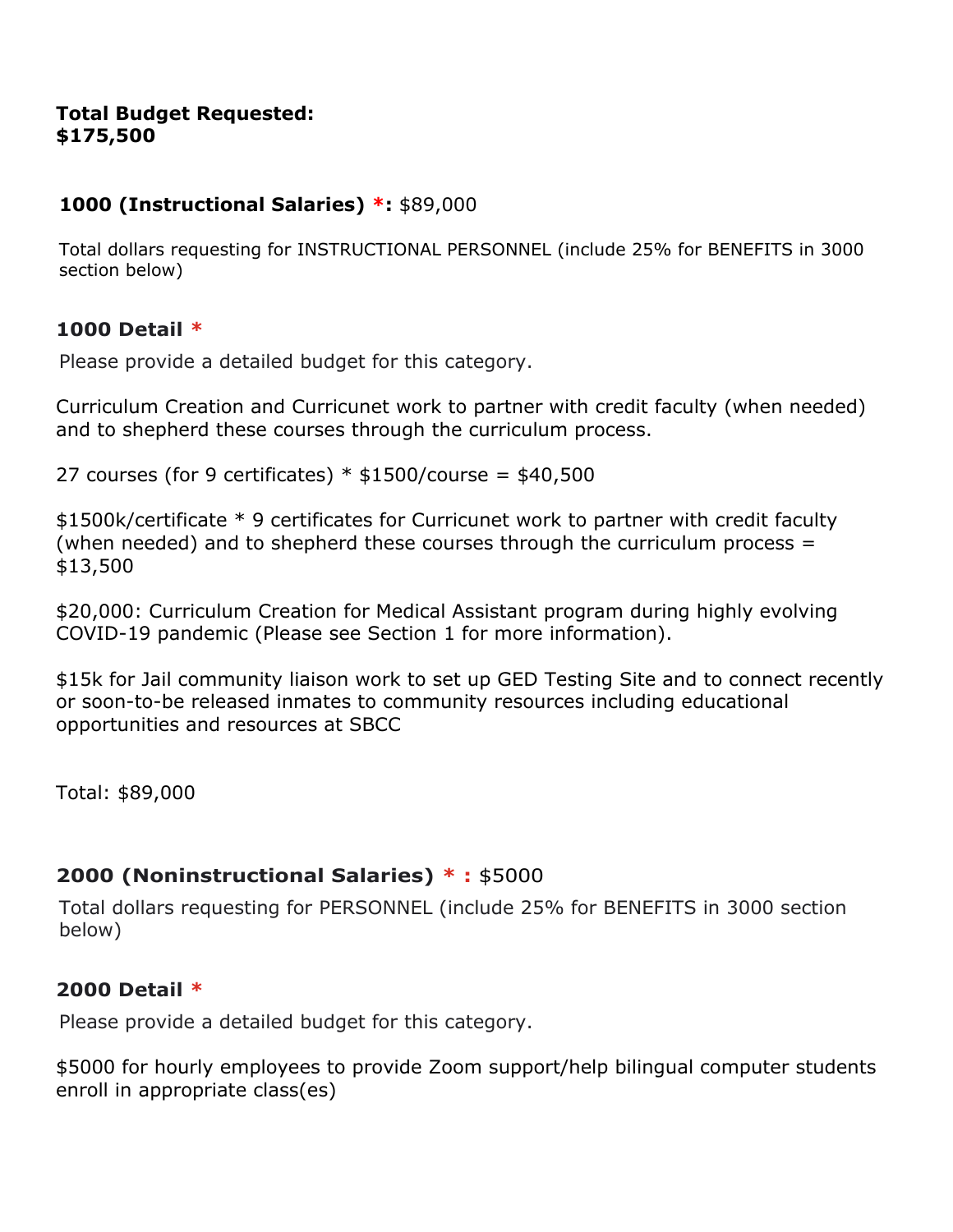# **3000 (Benefits from 1000 and 2000 categories) \***

Total dollars requesting for BENEFITS . The average benefit rate is 25%.

 $($89K + 5K) * .25 = $23,500$ 

#### **4000\***

Total dollars requesting for INSTRUCTIONAL SUPPLIES and NON-INSTRUCTIONAL SUPPLIES and Computer Software (not hardware):

\$25,000

## **4000 Detail \***

Please provide a detailed budget for this category.

\$3,000 – printing of updated CSI Certificate Catalogue to include 20 new digital badges since its last printing in 2018. New digital badges include bilingual computer skills badges, Advanced Green Gardener, Leader for Diversity, Equity, and Inclusion, Humanizing Online Instruction, and Microsoft Office Suite Levels 1, 2, and 3.

\$2,000 – books and supplies for students at SB County Jail, allowing instructors the option to run correspondence education courses during COVID-19. Books can also be used post-COVID-19.

\$20,000 – print, radio, and social media ads and publications to bulk up outreach efforts, in particular to bilingual computer skills students (radio ads), beginning computer students (SB Independent and Noozhawk), and Personal Care Attendants, and Construction Technology students as email is not effective way to reach these students, particularly during COVID-19.

# **5000 \***

Total dollars requesting for CONSULTANTS, MEETINGS, PROFESSIONAL DEVELOPMENT

\$30,000

#### **5000 Detail** \*

Please provide a detailed budget for this category.

\$20K – Minsky Media is an integral part of promoting our classes. In the past year, they have produced numerous press releases that have been published in popular and local publications such as the Independent, Noozhawk, EdHat, Amigos 805, NPRN (Nonprofit Resource Network) and Pacific Coast Business Times.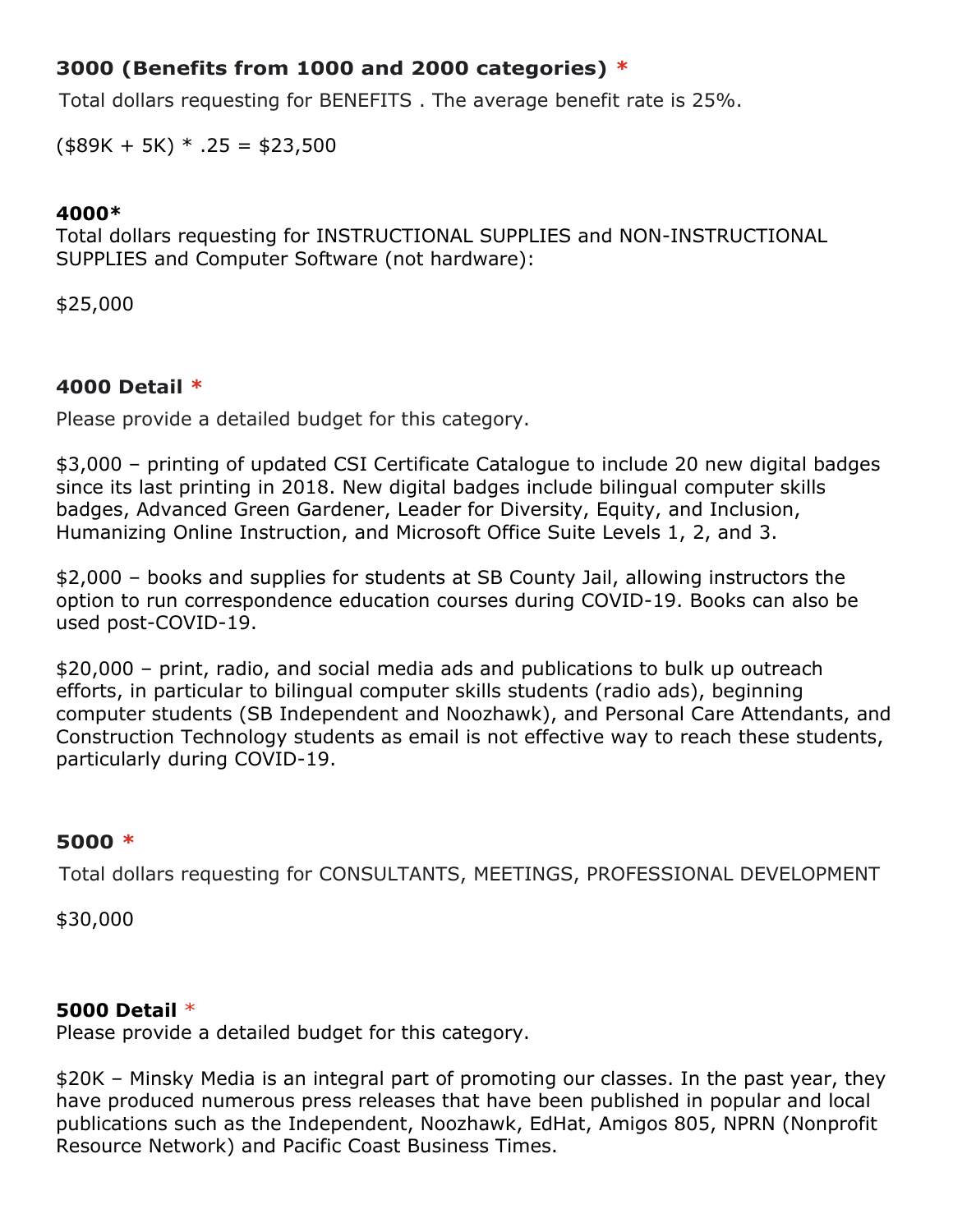Examples of press releases have been highlighting the graduations of our Green Gardener and Medical Assistant programs while also promoting the upcoming sessions for these respective courses. In addition, Minsky Media sends targeted press releases on our class offerings twice per semester to their contacts and these press releases are frequently picked up and published.

\$10K – Contractor to create ads for publications such as SB Independent, Amigos 805, and Pacific Coast Business Times. SB Independent ads are targeted towards beginning computer students, bilingual computer skills students, Personal Care Attendants and Construction Technology students as an eblast is not effective method to reach these students.

## **6000** \*

Total dollars requesting for CAPITAL OUTLAY (Computer Hardware) \$3000

## **6000 Detail**

Please provide a detailed budget for this category.

\$3,000K: new monitor allowing for classes to be held in an additional room at the Jail post COVID-19

## **Do you currently receive other NON-CAEP funding that supports the proposed activity? If yes, please describe how additional funding expands or supports that activity.** \*

No. Though I am unsure the amount of funds that CSI would receive from Strong Workforce in 20-21 (if at all), SWP's focus for the coming year centers on feasibility studies for capital expansion growth. Thus, while there has been a complementary relationship to CAEP in the past and perhaps again in the future, this year's focus of SWP would not support the above-mentioned CAEP activities.

#### **What is your sustainability plan for this activity when funding is no longer available?** \*

Once these courses are either redesigned or created and then approved, the course becomes self-sustaining as it becomes part of CSI's tuition-free, course offerings for which we are able to claim funding from the State of California.

## **Total Number of Adults Students Served in 2018-2019 and 2019-2020 (for CAEP awardees)** \*

5400 enrollments in 2018-2019, approx. 5400 enrollments 2019-2020 (maintained overall enrollment numbers even with COVID-19)

# **Target Number of Adult Students you plan to serve from 2020-2022** \*